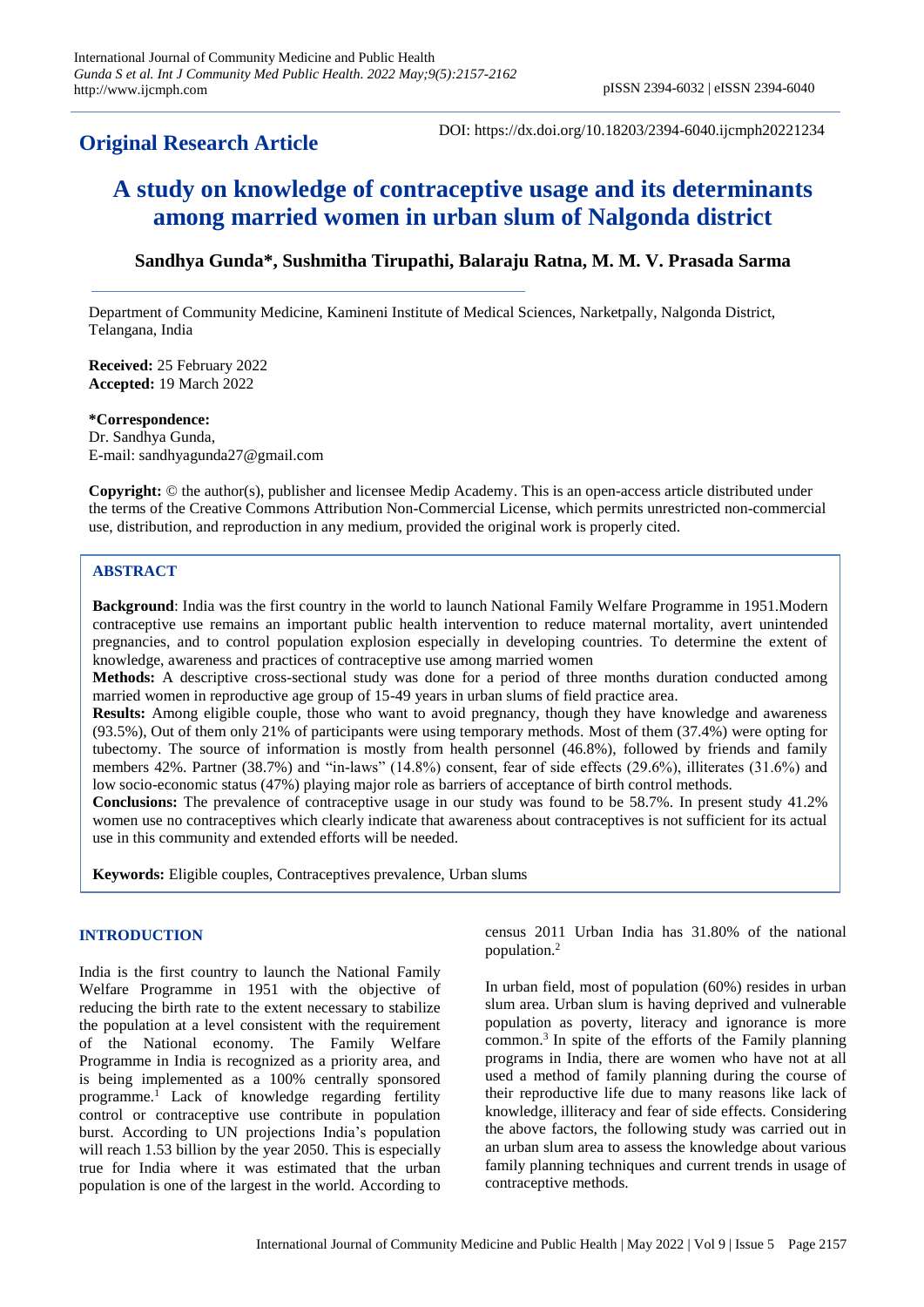#### *Objectives*

Objectives of current study were to study the knowledge about family planning methods among reproductive age women (15-45 years), to determine the various socio demographic variants of these women, to find out the association between socio demographic variants and adoption of family planning practices and to find out the reasons for non-adoption of family planning.

#### **METHODS**

Current study is a community based cross-sectional study, and the study area is the 3 urban slums wards attached to Community Medicine department of Kamineni institute of medical sciences Nalgonda district, for 3 months among the reproductive women. The sample size was calculated by using contraceptive prevalence and the formula used was  $(Z\alpha)^2 pq/l^2$  in Nalgonda District. The prevalence of contraception is 53.5% according to NFHS-4 and by taking 15% of allowable error and 95% of confidence interval the prevalence rate is calculated as 155 as the total sample. The data was collected on a pre designed and pre tested questionnaire by interview method in their local language.

#### *Inclusion criteria*

Inclusion criteria included eligible couples (15-45 years) residing in slum for more than 6 months; gave consent for study.

#### *Exclusion criteria*

Exclusion criteria were separated/divorced/widow; hysterectomy done.

#### *Statistical analysis*

Data was analyzed using SPSS 17 software package and expressed in tables, charts and proportions.

#### **RESULTS**

Majority of the subjects were having the knowledge regarding on permanent methods 145 (93.5%) i.e. (Tubectomy and vasectomy women), followed by the male condoms 129 (83.2%), IUCD 42 (27.4%), oral pills 36 (23.4%), safe period 24 (15.5%), female condoms 16 (10.2%) women, and 10 (6.45%) women were unaware about any of the methods of contraception, none of them are aware of the injectables (Table 1). The source of information of contraceptive method among the users. Health personnel were the most common source of information about contraceptives in 68 (47%) women, followed by family members and relatives 62 (42.7%), media 15 (10.3%). Contraceptive prevalence was found to be 59% and those who are not using contraception was found to be 41% (Figure 2). Contraceptive prevalence was found to be 58.7% whereas and 41.2% women used

no contraceptives. Tubal ligation was found maximum (37.4%), followed by OC pills (10.3%) and IUCD (6.4%) (Figure 1). The demographic profile and contraceptive usage of 155 women in the age group of 15-45 years were studied, of which majority 79 (51%) women were in the 15-25 years age group, which is the most crucial period in the reproductive span, out of which 42 (53.2%) followed contraception. 52 (33.5%) were in 26-35 years age group, of which 32 (61.5%) followed contraception and 24 (15.5%) were in 36-45 years age group, of which 17 (70.8%) followed contraception. The contraceptive usage increased as the age increased and this difference was found to be statistically not significant.

#### **Table 1: Distribution of knowledge of contraceptives among the study population.**

| <b>Knowledge on contraceptives</b>  |     | $\frac{0}{\alpha}$ |
|-------------------------------------|-----|--------------------|
| Heard or aware of<br>contraceptives | 145 | 93.5               |
| <b>Tubectomy and vasectomy</b>      | 145 | 93.5               |
| Male condoms                        | 129 | 83.2               |
| <b>Female condoms</b>               | 16  | 10.2               |
| <b>Oral pills</b>                   | 36  | 23.45              |
| <b>Iucd</b>                         | 42  | 27.4               |
| Safe period                         | 24  | 15.5               |
| Injectable                          | nil | ni1                |

The next parameter studied was women's education status and contraceptive usage, in our study majority of them had primary education that is 50 (32.2%) of which 23 (46.0%) followed contraception. 48 (31%) women were illiterates, of which 27 (56.3%) followed contraception. 33 (21.3%) were graduates and above, of which 22 (66.7%) followed contraception. 24 (15.5%) were high school and intermediate, of which 19 (79.2%) followed contraception. As the couple's education increased the contraceptive usage increased which was found to be statistically significant. Next parameter is occupation and contraceptive usage.

We did not find any influence of occupation on contraception followed. The next parameter was religion and contraceptive usage. In our study, majority 130 (83.8%) were Hindus, of which 82 (63.1%) followed contraception. 18 (11.6%) were Muslims, of which 5 (27.8%) followed contraception. 7 (4.5%) were Christians, of which 4 (80.0%) followed contraception. In our study most of the Christians followed contraception followed by Hindus and then by Muslims which was statistically significant. The next parameter is socioeconomic status and the contraceptive use in our study majority 71 (45.8%) of them belong to lower class out of which 32 (45.1%) followed contraception. 53 (34.2%) belongs to middle class, out of which 35 (66.1%) followed contraception, 31 (20.0%) belongs to high class, out of which 24 (77.5%) followed contraception. In our study we found that as the income increased the use of contraception increased and was found to be statistically significant.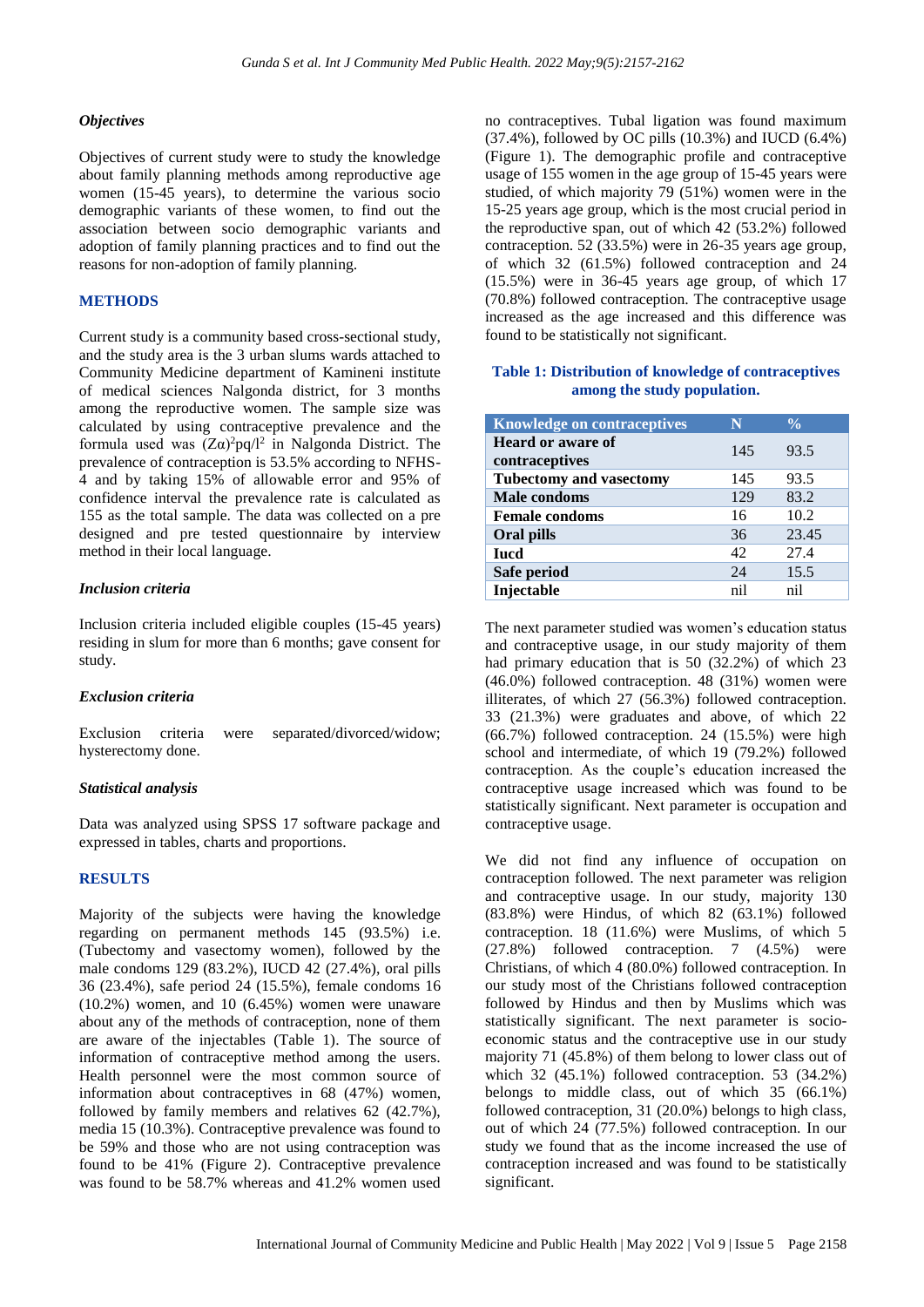

**Figure 1: Source of information among study population.**



**Figure 2: Contraceptive usage among the study population.**



#### **Figure 3: Distribution of contraceptive methods among the study population.**

The next parameter, type of family, majority 85 (54.8%) belongs to nuclear family out of which 59 (69.4%) followed contraception and 70 (45.2%) belongs to joint family. The observed difference among the users and nonuser women according to their type of family was statistically significant ( $p<0.01$ ). The next parameter was number of living children and contraceptive usage. In our study population, 81 (52.2%), out of which 33 (40.7%) women had 1 living children, and no children, followed contraception. 74 (47.8%) having more than 2 children,

out of which 58 (78.4%) followed contraception. The observed difference among the users and non-user women according to the number of living children, was highly significant  $(p<0.00001)$ . Here there is a significant association between education, socio-economic status, and number of living children, religion and type of family. There was no significant difference among the women users of contraception and nonusers according to their age, occupation. In this study, out of 64 (41%) those who are not using, the most common reason for not using contraceptives was the desire for more children (37.5%) followed by worry about the side effects (29.6%) and lack of knowledge (12.5%) and compulsion by family members and husband 7 (11%) (Table 4). In most of the cases (38.7%) husband involved in decision-making regarding contraceptive use in family while 54 (34.8%) husband and wife were involved in decision-making and 23 (14.8%) of cases mother-in-law took decision regarding contraceptive use (Table 4).

#### **DISCUSSION**

#### *Knowledge*

In present study 93.8% were aware of contraception with full knowledge on sterilization methods. In a study Sarella et al reported that (96.8%) were aware of contraception and with full knowledge of permanent contraception (both tubectomy and vasectomy).<sup>4</sup>

#### *Source of information*

In our study the source of information is mainly from health personnel (47%). In a study Koringa et al mentioned that, the source of information is from health worker i.e.  $(68.88\%)$ <sup>5</sup> In a study Lavanya sarella et al<sup>4</sup> is social circle i.e. 67.7%. Velankar in their study stated that, among acceptors, the most common source of information were from the health personals.<sup>6</sup>

#### *Contraceptive prevalence*

58.70% of married women are using contraception, which is nearer to NFHS-4 i.e. 53.5% in which tubectomy is the commonest method which is about 63.73% among the contraceptive users, in a study done by Kawara et al reported that, prevalence of contraceptive use in married women of reproductive age group was found to be 58.57% which is almost similar to the present study.<sup>7</sup>

Tubectomy is the commonest method which is about 63.73% among the contraceptive users, followed by OC pills (17.5%), IUCD (10.9%), male condoms (7.6%) which is similar to the study done by Taklikar et al.<sup>8</sup> Among the different methods of contraception used, tubectomy was the most common method (75.9%) of contraception, followed by male condoms (11.15%), OC pills (9.4%), IUDs (1.43%), and vasectomy only among 0.35%.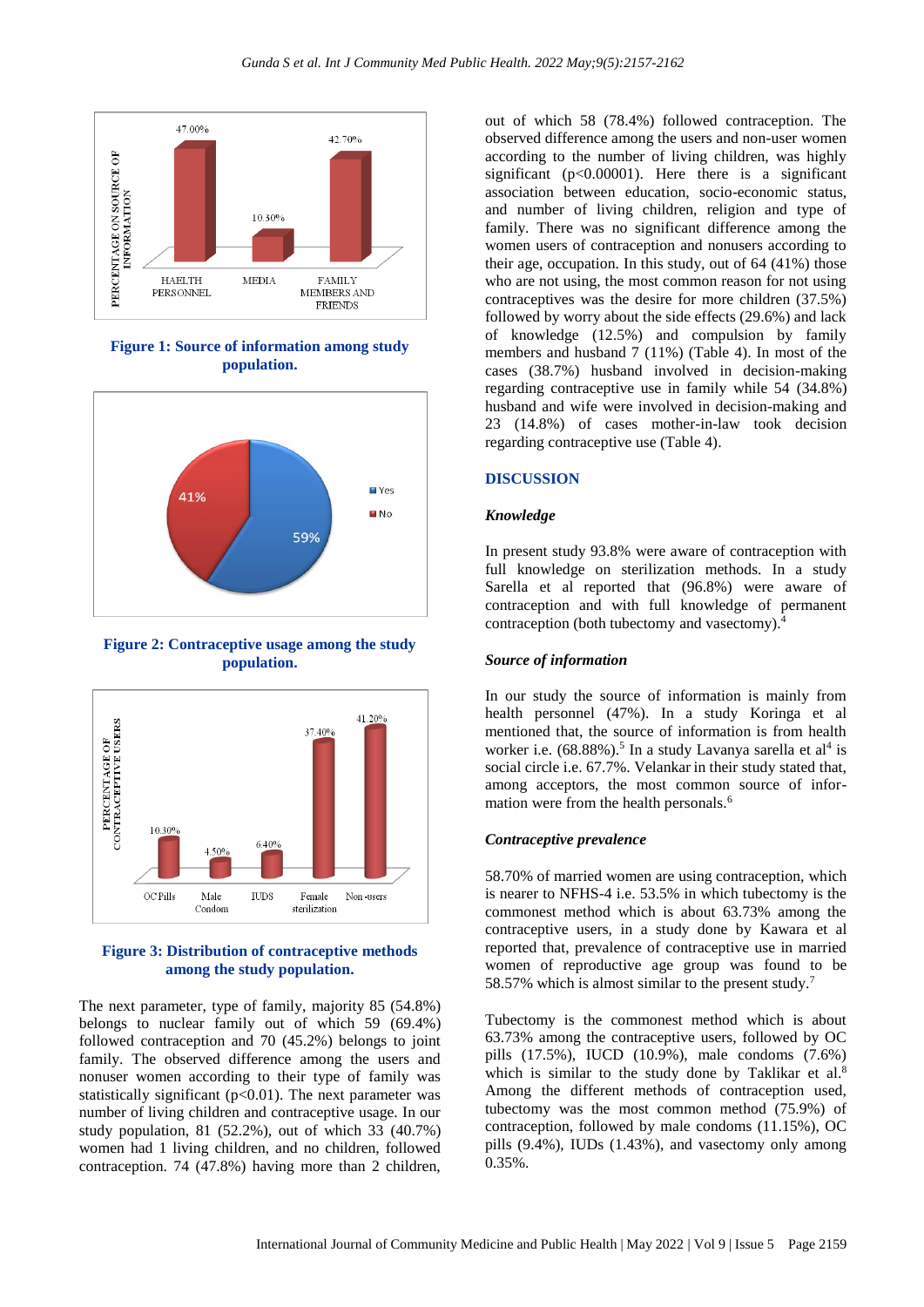| Socio-demographic variables  |                 | <b>Contraceptive usage</b><br><b>Frequency</b> |                |               |                |               |                     |
|------------------------------|-----------------|------------------------------------------------|----------------|---------------|----------------|---------------|---------------------|
| Age group (years)            | N               | $\frac{0}{0}$                                  | Yes $(N)$      | $\frac{0}{0}$ | No(N)          | $\frac{0}{0}$ | P value             |
| $15 - 25$                    | 79              | 51.0                                           | 42             | 53.2          | 37             | 46.8          |                     |
| $26 - 35$                    | 52              | 33.5                                           | 32             | 61.5          | 20             | 38.5          | >0.05<br>$(=0.268)$ |
| 36-45                        | 24              | 15.5                                           | 17             | 70.8          | $\overline{7}$ | 29.2          |                     |
| <b>Education</b>             |                 |                                                |                |               |                |               |                     |
| Illiterate                   | 48              | 31.0                                           | 27             | 56.3          | 21             | 43.7          |                     |
| Primary and middle school    | 50              | 32.2                                           | 23             | 46.0          | 27             | 54.0          | < 0.05<br>$(=0.03)$ |
| High school and intermediate | 24              | 15.5                                           | 19             | 79.2          | 5              | 20.8          |                     |
| Graduate and above           | 33              | 21.3                                           | 22             | 66.7          | 11             | 33.3          |                     |
| Occupation                   |                 |                                                |                |               |                |               |                     |
| House wife                   | $\overline{73}$ | 47.0                                           | 41             | 56.2          | 32             | 43.8          |                     |
| Non-government employee      | 15              | 9.7                                            | 10             | 66.7          | 5              | 33.3          |                     |
| Government employee          | 17              | 11.1                                           | 13             | 76.5          | $\overline{4}$ | 23.5          | >0.05<br>$(=0.357)$ |
| Self-employee                | 28              | 18.0                                           | 16             | 57.2          | 12             | 42.8          |                     |
| Labour                       | 22              | 14.2                                           | 10             | 45.5          | 12             | 54.5          |                     |
| Socio-economic status        |                 |                                                |                |               |                |               |                     |
| <b>Upper class</b>           | $\overline{31}$ | 20.0                                           | 24             | 77.5          | $\overline{7}$ | 22.5          |                     |
| Middle class                 | 53              | 34.2                                           | 35             | 66.1          | 18             | 33.9          | < 0.01<br>$=0.003$  |
| Lower class                  | 71              | 45.8                                           | 32             | 45.1          | 39             | 54.9          |                     |
| No. of living children       |                 |                                                |                |               |                |               |                     |
| <2 children                  | 81              | 52.2                                           | 33             | 40.7          | 48             | 59.3          | < 0.001             |
| $\geq$ 2 children            | 74              | 47.8                                           | 58             | 78.4          | 16             | 21.6          | $=0.00001$          |
| <b>Religion</b>              |                 |                                                |                |               |                |               |                     |
| Hindus                       | 130             | 83.8                                           | 82             | 63.1          | 48             | 36.9          |                     |
| <b>Muslims</b>               | 18              | 11.6                                           | 5              | 27.8          | 13             | 72.2          | $=0.01$             |
| Christians                   | $\tau$          | 4.6                                            | $\overline{4}$ | 80.0          | 3              | 20.0          |                     |
| <b>Family type</b>           |                 |                                                |                |               |                |               |                     |
| Joint family                 | 70              | 45.2                                           | 32             | 45.7          | 38             | 54.3          | < 0.01              |
| Nuclear family               | 85              | 54.8                                           | 59             | 69.4          | 26             | 30.6          | $=0.002$            |

**Table 2: Social demographic profile of study population (n=155).**

Similar findings were seen in NFHS-4, In Telangana state, tubectomy (54%) was the most common method of contraception, followed by male condoms (0.5%), OC pills (0.5%), IUDs (0.3%). Tubectomy was the most common method of contraception as reported in a study conducted in slums of Maharashtra by kawara et al.<sup>7</sup> This reflects the prevailing gender bias in reproductive health participation by men.

#### *Socio-demographic determinants*

Age: use of contraceptive method is dependent on age. In the present study, contraceptive use was found to be maximum in the age group of 36-45 years (70.8%). and minimum (53.2%) use was seen in 15-25 years which is similar to study done by Borker et al, that about 85.71% (18 out of 21) of women of  $\geq$ 30 years of age group using contraceptive compared to 30.16% (57 out of 189) of women of <30 years age group.<sup>9</sup>

Religion: in the present study non users are more in Muslims 72.2%, than that of Hindus (36.9%) which is

similar to Hasen et al, i.e. Hindu couple, 48.3% were never users while among Muslim 73.1% were never users. Similar finding was seen in Pal et al that more Muslim respondents 58.1% were never users as compared to Hindu respondents  $(55.9\%)$ .<sup>10,11</sup> In a study done by koringa et al<sup>5</sup> religion was also found to have a significant association with the utilization of family planning methods  $(p<0.001)$ , that is, more Hindu women when compared with Muslim women used family planning methods

Education: contraceptive use rate was 56.3% among women who were illiterate, while it was 79.2% among those who were educated up to high, similarly study conducted by Sawasa et al reported that, contraceptive use rate was 49.02% among women who were illiterate, while it was 54.72% among those who were educated up to high school and 51.1% among those educated up to middle school.<sup>12</sup> This difference was not significant. And also study done by Hasen et al shows that females educated up to intermediate and graduation showed 28 (90.3%) whereas illiterate female had 30 (38.4%) of contraceptive use. $10$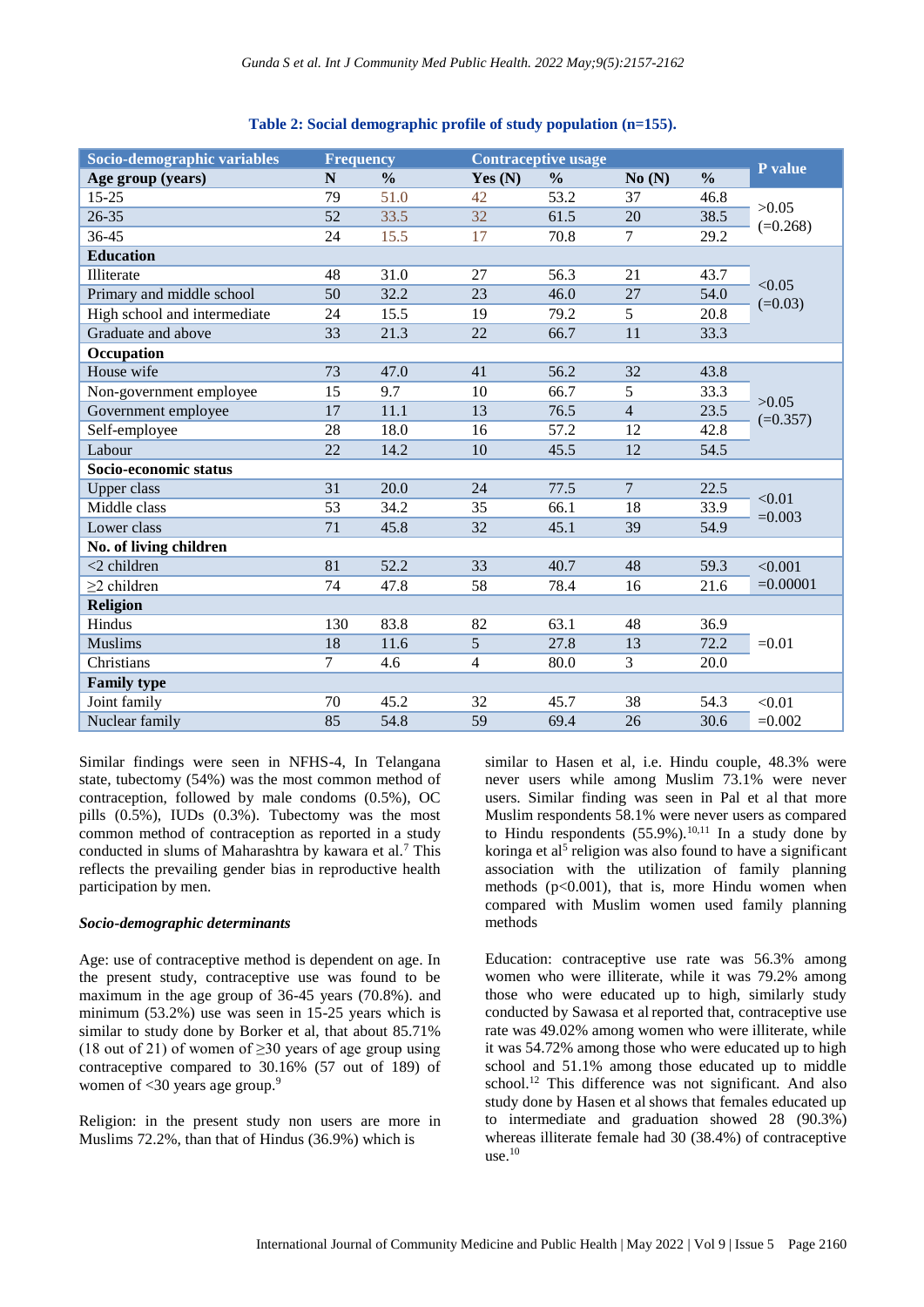#### **Table 3: Reasons for not using among the study population (n=64).**

| <b>Reasons for not using</b>  |    | $\frac{1}{2}$ |
|-------------------------------|----|---------------|
| <b>Fear of side effects</b>   | 19 | 29.6          |
| Family and husband compulsion |    | 11.0          |
| <b>Lack of knowledge</b>      |    | 12.5          |
| Wants children                | 24 | 37.5          |
| <b>Religious reasons</b>      |    | 94            |

Occupation: in the present study most of them are house wives 77 (49.6%) of which 53% use the contraceptive method and majority 76.4% of the Government employed women uses contraceptive method, this difference is not significant. Similarly study by Taklikar et al out of majority of the employed women 76.1% using the contraception.<sup>8</sup>

#### **Table 4: Decision maker for usage of family planning methods among the study group.**

| Decision maker       | N   | $\frac{6}{10}$ |
|----------------------|-----|----------------|
| <b>Husband</b>       | 60  | 38.7           |
| Wife                 | 18  | 11.7           |
| <b>Both</b>          | 54  | 34.8           |
| <b>Mother-in-law</b> | 23  | 14.8           |
| <b>Total</b>         | 155 |                |

Socio-economic status: in the present study the upper class about 77.5% are using the contraception than that of lower class which is 45.1. Similarly in a study by Borkar et al reported that about 69.3% are using contraceptives those who are above poverty line and also study by Kerketta et al most of the users are high class.<sup>9,13</sup>

Type of family: in the present study most of the nuclear families 69.4% uses contraception than that of joint family 45.7, which is statistically significant. Similarly, Sawasa et al contraceptive use was found to be higher among females in nuclear family 102 (56.35%) and 85 (50.29%) in study subjects with joint family in our study also Gupta et al reported that 70% of the acceptors of contraceptives were held from nuclear family as compared to 62% from joint family.<sup>8,14</sup> This difference in user rate was statistically significant with the type of family.

Number of living children: in present study women having >2 children use contraceptive methods about 78.4% and shows significant association which is similar to the study conducted by Lakshmi et al women had 2 living children, of which 246 (78.6%) followed contraception.<sup>15</sup> Also in a study Sawasa et al reported that that usage of family planning was higher in those having 2 or more children. 12

Reasons for not using: in a study by Taklikar et al the most common reason for not using contraception was the desire for more children (32.78%), followed by lack of knowledge (26.23%), unwilling (23.77%), recently married, pregnancy, and lactation. $8$ 

#### **CONCLUSION**

The prevalence of contraceptive usage in our study was found to be 58.7% which is almost similar to national prevalence (57.2%) in urban area (NFHS-4) In present study 41.2% women use no contraceptives which clearly indicate that awareness about contraceptives is not sufficient for its actual use in this community and extended efforts will be needed. Use of tubal ligation was found maximum, followed by OCP and IUCD. Contraceptive use was found to be significantly associated with, religion, family type, education, socioeconomic status, and number of living children of women.

#### *Recommendations*

An educative intervention strategy is to be designed to overcome the barriers from 'husband and in –laws. One to one interaction is needed to be promoted between field health personnel and target couple, to overcome the barrier of misconceptions of fear of side-effects of practicing contraceptive methods.

*Funding: No funding sources Conflict of interest: None declared Ethical approval: The study was approved by the Institutional Ethics Committee*

#### **REFERENCES**

- 1. National family welfare programme. Available at: [http://pbhealth.gov.in/pdf/FW.pdf.](http://pbhealth.gov.in/pdf/FW.pdf) Accessed on 20 April 2021.
- 2. Park K. Textbook of preventive and social medicine. 25th ed. Jabalpur, India: M/S Banarsidas Bhanot; 2019:531-5.
- 3. Suryakanta AH. Community Medicine with recent advances. 4th ed. India: Jaypee Brothers Medical Publishers; 2017.
- 4. Lavanya KS. A study on contraceptive knowledge, attitude and practice among reproductive age group women in a tertiary Institute. Int J Med Sci Public Health. 2014;2(2):577-80.
- 5. Koringa HT, Joshi KJ, Mehta JP. A study on various factors affecting family planning practices among eligible couples in urban slums of municipal corporation area in Jamnagar, Gujarat, India. Int J Med Sci Public Health. 2015;4:1675-80.
- 6. Velankar DH. Knowledge, attitude and practices regarding contraceptive methods of family planning in an urban community of Mumbai. Bombay Hosp J. 2009;51(2):149-54.
- 7. Kaware AC, Kamble NH, Mangulikar SK. Prevalence of usage of different contraceptive methods among married women of reproductive age in an urban slum area. Int J Med Sci Public Health. 2017;6:29-33.